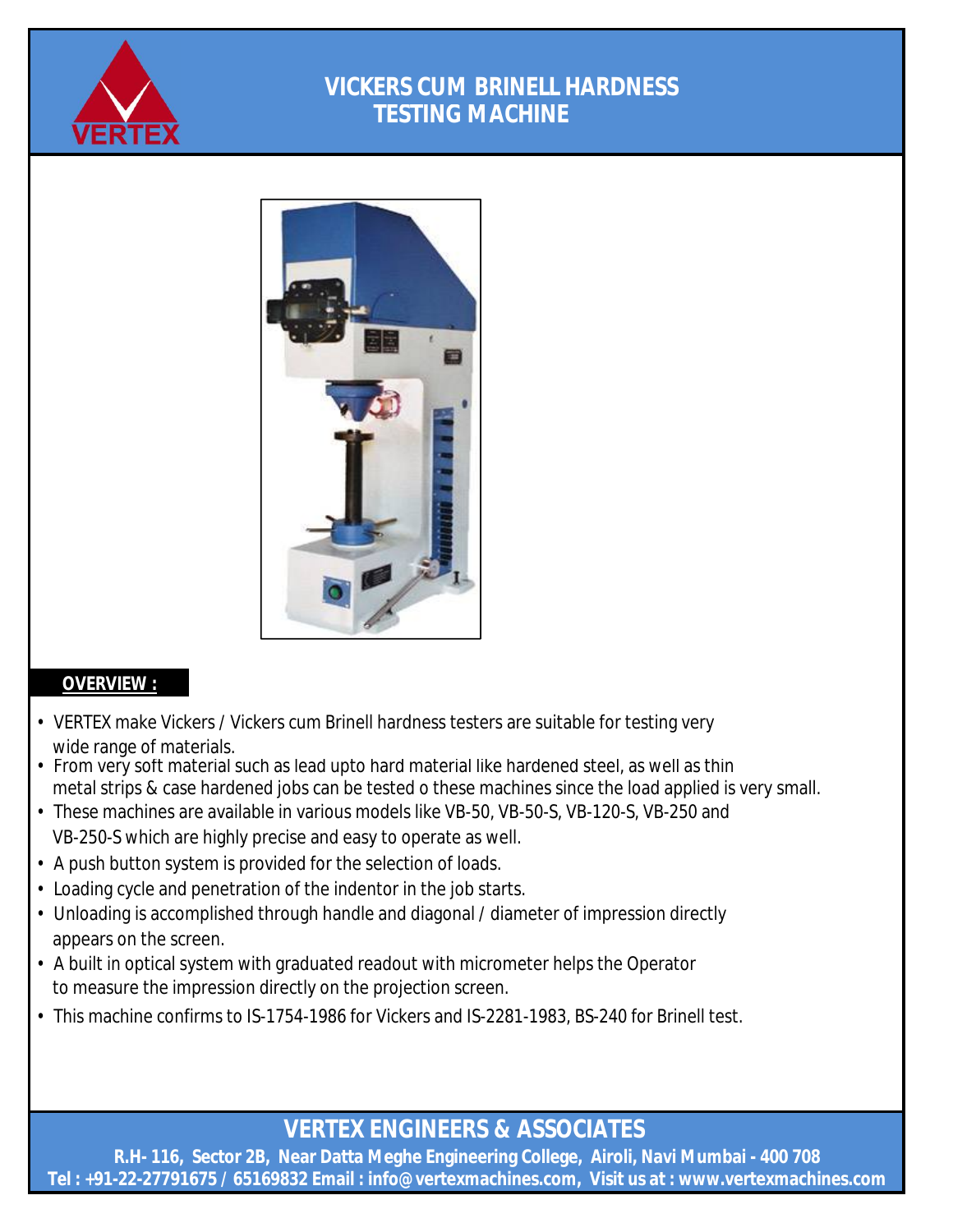

## **VICKERS CUM BRINELL HARDNESS TESTING MACHINE**

### **TECHNICAL SPECIFICATIONS :**

| <b>Model</b>                                                      | <b>VB-50</b>                                                                                   | <b>VB-50-S</b>                                                                                | <b>VB-120</b>                                                                                          | <b>VB-120-S</b>                                                                         | <b>VB-250</b>                                                        | <b>VB-250-S</b>                                                                                                                                                      |  |  |  |
|-------------------------------------------------------------------|------------------------------------------------------------------------------------------------|-----------------------------------------------------------------------------------------------|--------------------------------------------------------------------------------------------------------|-----------------------------------------------------------------------------------------|----------------------------------------------------------------------|----------------------------------------------------------------------------------------------------------------------------------------------------------------------|--|--|--|
| Test Loads (kgf)                                                  | 5, 10, 15, 20,<br>30,40,50<br>(Loads for<br>Vickers)<br>15.625,31.25<br>(Loads for<br>Brinell) | 1,5,10,15,20,<br>30 40,50<br>(Loads for<br>Vickers)<br>15,625,31.25<br>(Loads for<br>Brinell) | 5, 10, 15, 20, 30<br>40,50,60,100,<br>(Loads for<br>Vickers)<br>15.625,31.25<br>(Loads for<br>Brinell) | $\mathbf{0}$<br>40, 50,<br>60,100,120<br>(Load for<br>Vickers)<br>15.625,<br>31.25,62.5 | 40,<br>(Load for<br>Vickers)<br>15.625,31.25,<br>62.5,<br>187.5, 250 | 1,2,5,10,15,20,3 5,10,15,20,30, 1,2,5,10,15,20,3<br>$\overline{0}$<br>50,60,100,120 40,50,60,100,12<br>0<br>(Load for<br>Vickers)<br>15.625,31.25,<br>62.5,187.5,250 |  |  |  |
|                                                                   |                                                                                                |                                                                                               |                                                                                                        | (Loads for<br>Brinell)                                                                  | (Loads for<br>Brinell)                                               | (Loads for<br>Brinell)                                                                                                                                               |  |  |  |
| Optical<br>Magnification                                          | 70x, 140x                                                                                      | 70x, 140x                                                                                     | 70x, 140x                                                                                              | 70x, 140x                                                                               | 35x, 70x, 140x                                                       | 35x, 70x, 140x                                                                                                                                                       |  |  |  |
| Max. Test Height<br>(mm)                                          | 250                                                                                            | 250                                                                                           | 250                                                                                                    | 250                                                                                     | 250                                                                  | 250                                                                                                                                                                  |  |  |  |
| Depth of Throat<br>(mm)                                           | 150                                                                                            | 150                                                                                           | 150                                                                                                    | 150                                                                                     | 150                                                                  | 150                                                                                                                                                                  |  |  |  |
| Dimension LxWxH<br>(mm) Approx                                    | 660 X 320 X<br>990                                                                             | 660 X 320 X<br>1130                                                                           | 660 X 320 X<br>990                                                                                     | 660 X 320 X<br>1130                                                                     | 660 X 320 X<br>990                                                   | 660 X 320 X<br>1130                                                                                                                                                  |  |  |  |
| Net Weight                                                        | 170                                                                                            | 170                                                                                           | 170                                                                                                    | 170                                                                                     | 170                                                                  | 170                                                                                                                                                                  |  |  |  |
| Connected Supply                                                  |                                                                                                | 0.1 KVA, 1Phase Ac, 220V, 50Hz                                                                |                                                                                                        |                                                                                         |                                                                      |                                                                                                                                                                      |  |  |  |
| Least Count of<br>optical systems                                 | 0.0005                                                                                         | 0.0005mm                                                                                      | 0.0005mm                                                                                               | 0.0005mm                                                                                | 0.0005mm                                                             | 0.0005mm                                                                                                                                                             |  |  |  |
| Measuring Range possible W.r.t.<br>selected Optical Magnification |                                                                                                | $\mathbf{1}$                                                                                  | 0-1.3mm on 35x magnification                                                                           |                                                                                         |                                                                      |                                                                                                                                                                      |  |  |  |
|                                                                   |                                                                                                | $\overline{2}$                                                                                | 0-1.6mm on 70x magnification                                                                           |                                                                                         |                                                                      |                                                                                                                                                                      |  |  |  |
|                                                                   |                                                                                                | 3                                                                                             | 0-0.8mm on 140x magnification                                                                          |                                                                                         |                                                                      |                                                                                                                                                                      |  |  |  |

**VERTEX ENGINEERS & ASSOCIATES** 

**R.H- 116, Sector 2B, Near Datta Meghe Engineering College, Airoli, Navi Mumbai - 400 708 Tel : +91-22-27791675 / 65169832 Email : [info@vertexmachines.com,](mailto:info@vertexmachines.com,) Visit us at : [www.vertexmachines.com](http://www.vertexmachines.com)**